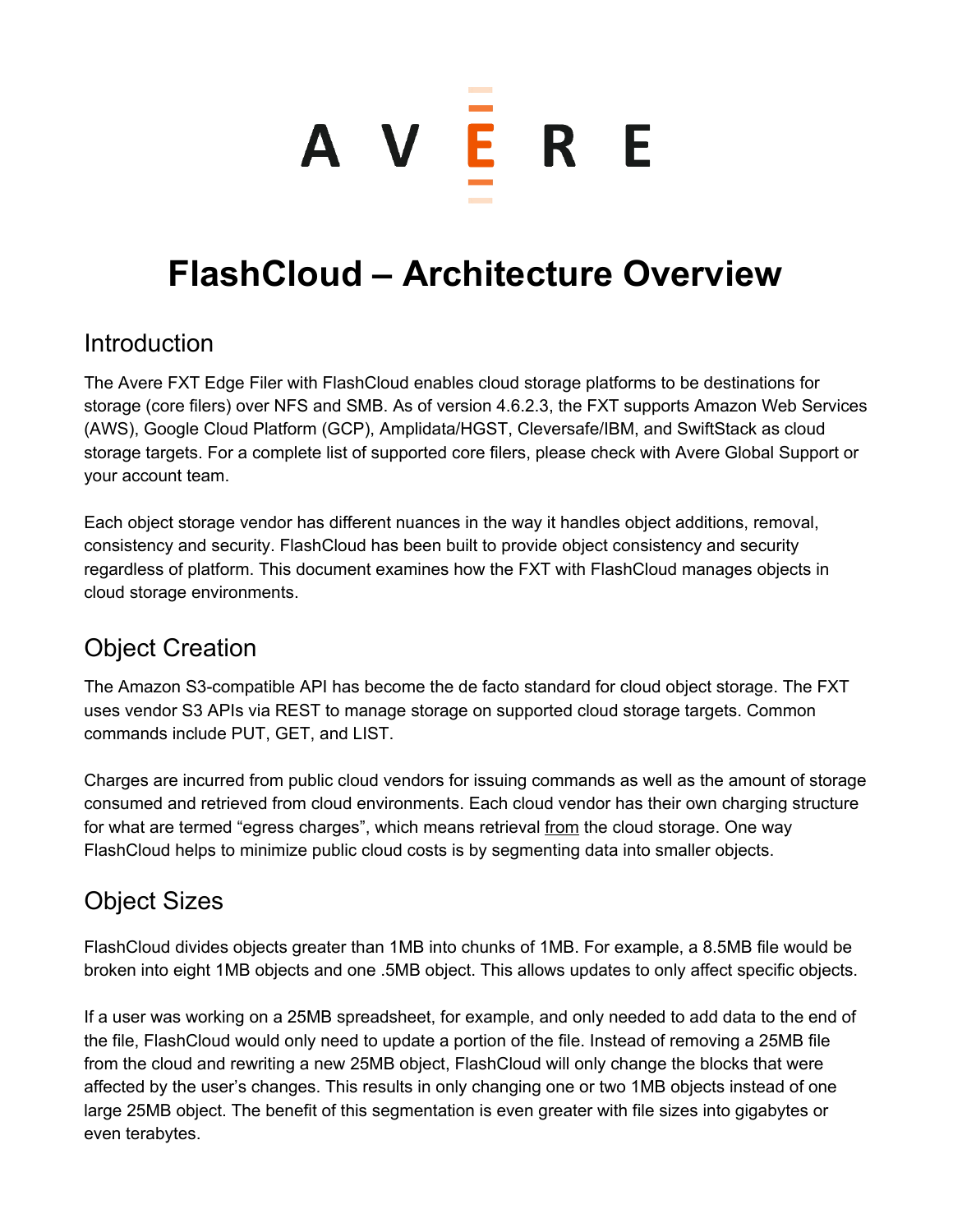## Object Naming

FlashCloud users don't want object names mirroring file names. For example, they would not want payroll.db to be segmented into payroll.db.1, payroll.db.2, etc. FlashCloud objects are named using pseudo-random hexadecimal characters (0-9, A-F). This way, those same payroll objects might have names that look more like

61FA175A\_31433C59042702003FCA5A00000F671B63AFD1BAB55.00000000010.FFFFFFFD.0001 or

8E82AB19\_31433C590404010037CA5A00000B7450257A5ACD933.00000000009.FFFFFFFD.0001.

## **Snapshots**

The process of creating a new version of objects instead of replacing them, is what makes cloud snapshots possible. The FXT cluster is able to schedule snapshots for cloud core filers. When it comes time for a snapshot, the system copies the pointers corresponding to that date and time. All the objects needed for a snapshot are protected from deletion.

## Object Consistency

Most cloud vendors provide "eventual consistency" for objects written to the cloud. This means that it is possible to write a file, immediately try to read that file, and it may or may not be there and it may or may not contain the changes that were just committed. "Eventual consistency" means that after some amount of time, the objects will reflect what was committed.

For most enterprise customers, "eventual consistency" is not sufficient. A file might be updated from one remote office and another other remote office might not get all of its changes. To accommodate for this consistency, FlashCloud maintains a small database to keep track of the latest version of each object. The FXT's cache will retain the content of each newlycreated object while also keeping track of the latest version of each recently-created object. This guarantees that each read request will produce the latest, most accurate version of the requested data.

#### Compression

The FlashCloud setup process allows administrators the option of using compression for all cloud objects, but is not required. Compression saves space in the cloud but requires memory and CPU cycles.

FlashCloud offers 2 compression options. The default option is to use LZ4 compression which has the best performance ratio between compression/decompression and speed. Administrators may also opt for LZ4HC which offers over 30% more compression but may take 10 times longer to decompress. Compression options may be changed at any time. New objects will use the new compression option. This includes the ability to use no compression.